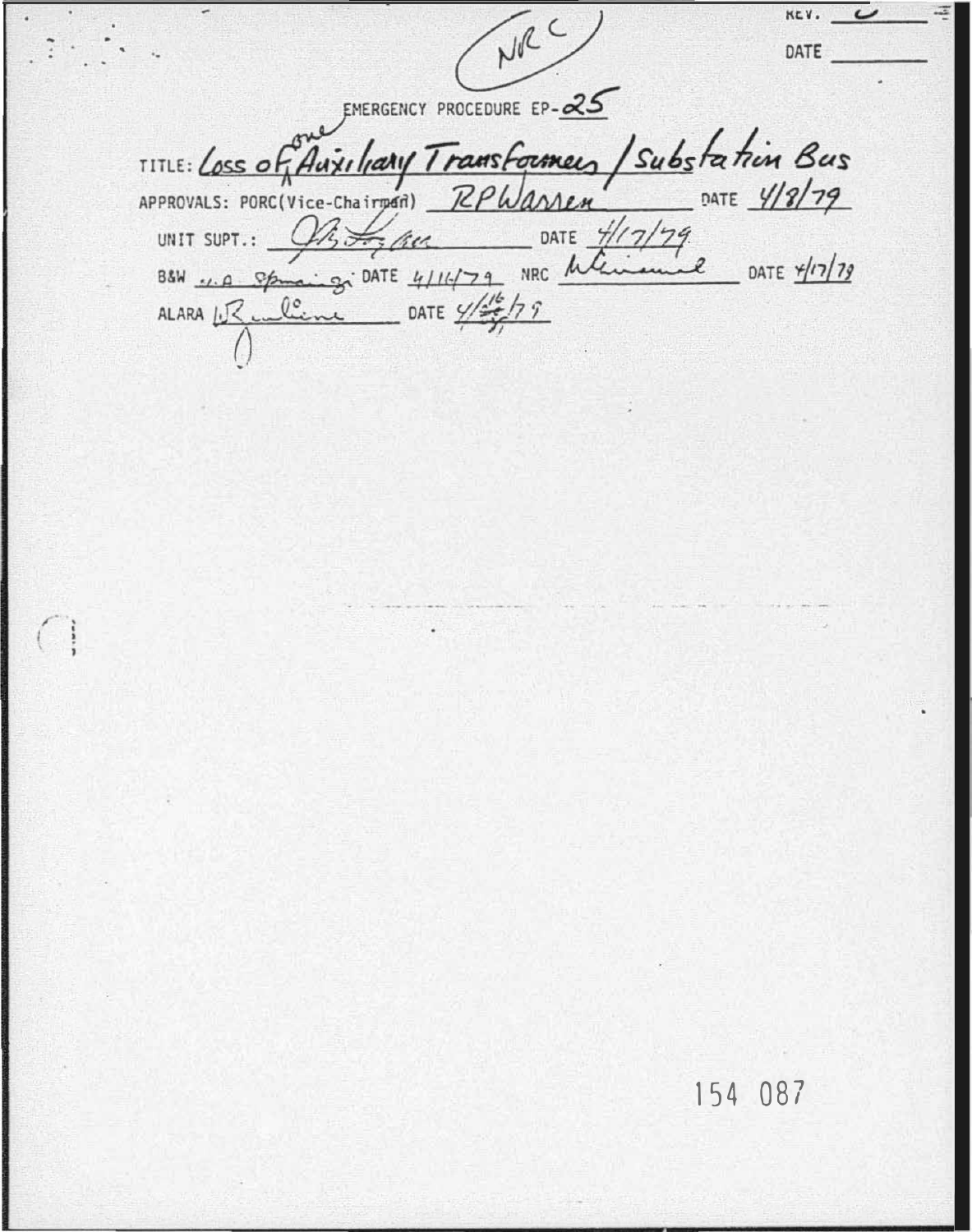## LOSS OF ONE AUX TRANSFORMER/SUBSTATION BUS

### 1.0 Symptoms

- 1.1 If loss of aux transformer 2A, one or more of the following alarms occur
	- 1.1.1 18.Fll bus 4/8 differential
	- 1.1.2 18.56 2A aux transformer sudden pressure

1.1.3 18.06 2A aux transformer voltage dose Lockent Rely Trip

may occur.

 $1.2.1$  18.711 bus  $4/8$  differential

1.2.2 18.E6 2B aux transformer sudden pressure

1.2.3 18.FS 28 aux trapsformer votrage loss to technic Lockent Relay Trip 1.3 The 230KV bus 4 or bus 8 voltmeters on panel 6 may indicate zero volts, 1.4 ille. 4.160 and 6.9  $\kappa v$  bus 00-lineters include zero volts. 2.0 Immediate Action

2.1 Automatic Action

2.1.1 The following pumps will trip if automatic bus transfer does

not occur.

- a.) Reactor coolant pump on the affected bus
- b.) Circ water pump(s) on the affected bus
- c.) Condensate pump on the affected bus

2.1.2 If automatic bus transfer does occur, pumps should continue

2.1.3 Diesel Gen associated with 4.16 EU bus will start and 2.2.1 If the running reactor coolant pump is on the affected bus and automatic transfer does not occur, follow emergency procedure  $EP = \frac{52}{5}$ 2.2.2 If the running circulating pumps are on the affected bus and

automatic transfer does not occur, start an additional circ

154 088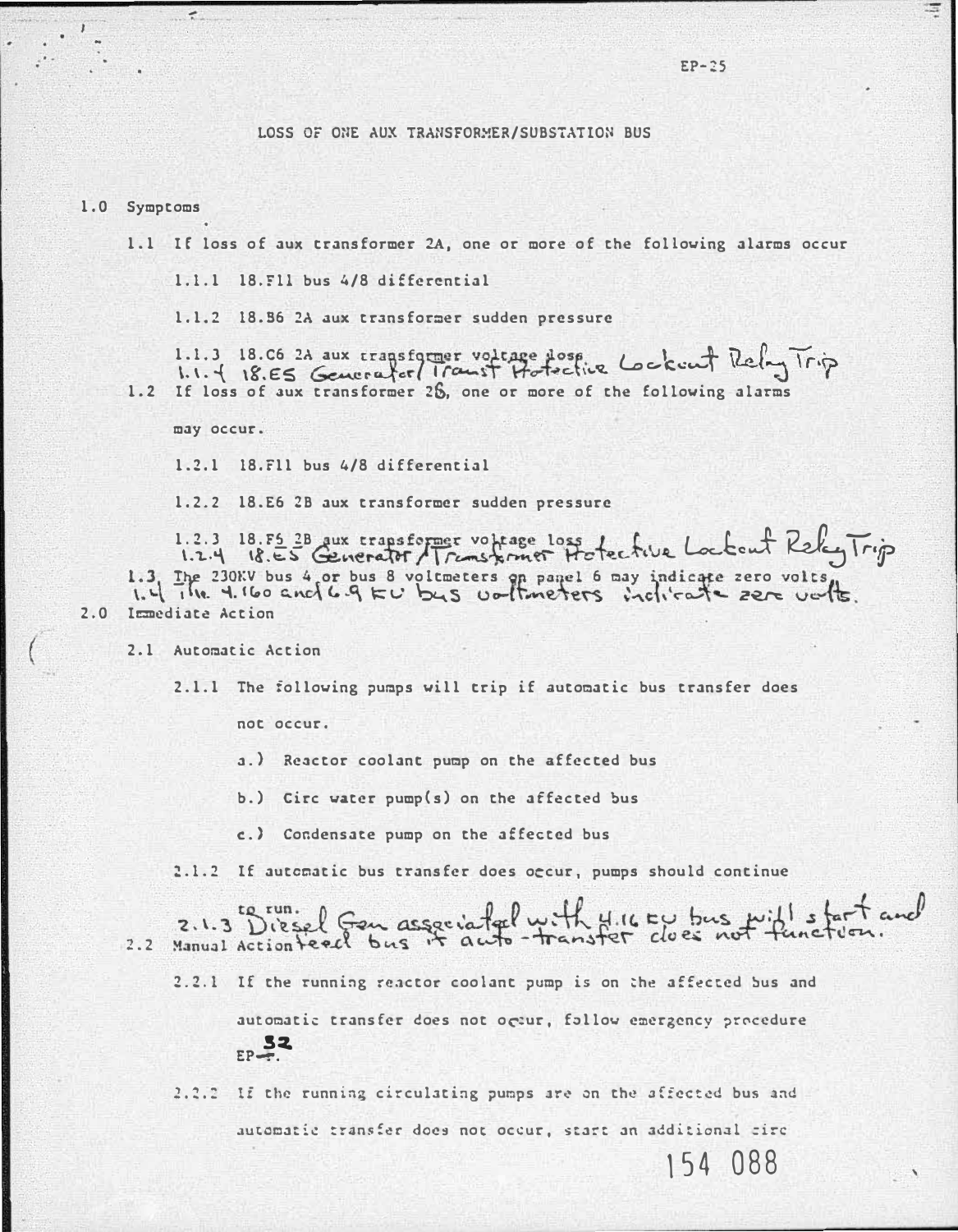water pump on the energized bus to maintain maximum cooling capability.

- 2.2.3 If the running condensate pump is on the affected bus and automatic transfer does not occur. start one condensate pump on the energized bus as per standard operating procedures.
- 2.2.4 Verify that the diesel generator associated with the lost

27.5 If awb transfer did not function, attempt to manually

- 3.1 Actempt to restore the inoperative aux transformer as soon as possible by performing section 4.0 in conjunction with Relay Personnel in the 230K Substation House.
- 3.2 Start the idle vaccum pump in the energized bu:
- 3.3 Start the instrument air compressors
- 3.4 Maintain primary conditions as required in accordance with emergency procedure EP-7, "Loss of Offsite Power."
- 3.5 Secure any unnecessary loads automatically started on the diesel

3.6 Affect power is responded start equipment necessary to bring  $4.0$  230KV Bus  $\frac{12.6}{100}$  Transformer Re

- 4.1 Line relay operations are followed by reclosing
	- a.) For line operations where reclosing is blocked, both buses are fed from multiple sources. Lines should be shot from remote ends. If hot line is indicated, close locally if breaker does not close.
	- b.) If auto transformer line clears do not shoot unless you are reduced to one s'urce and others fail attempts to close.
- 4.2 For loss of one bus contact both control rocms. Have all lockouts reset and ask which ones were up. While waiting for report, check for bus diff targets respond as follows:
	- a.) Diff targets found do not wait for control room response, shoot bus with 1091 line breaker. If trip again belief GBD.

 $EP-25$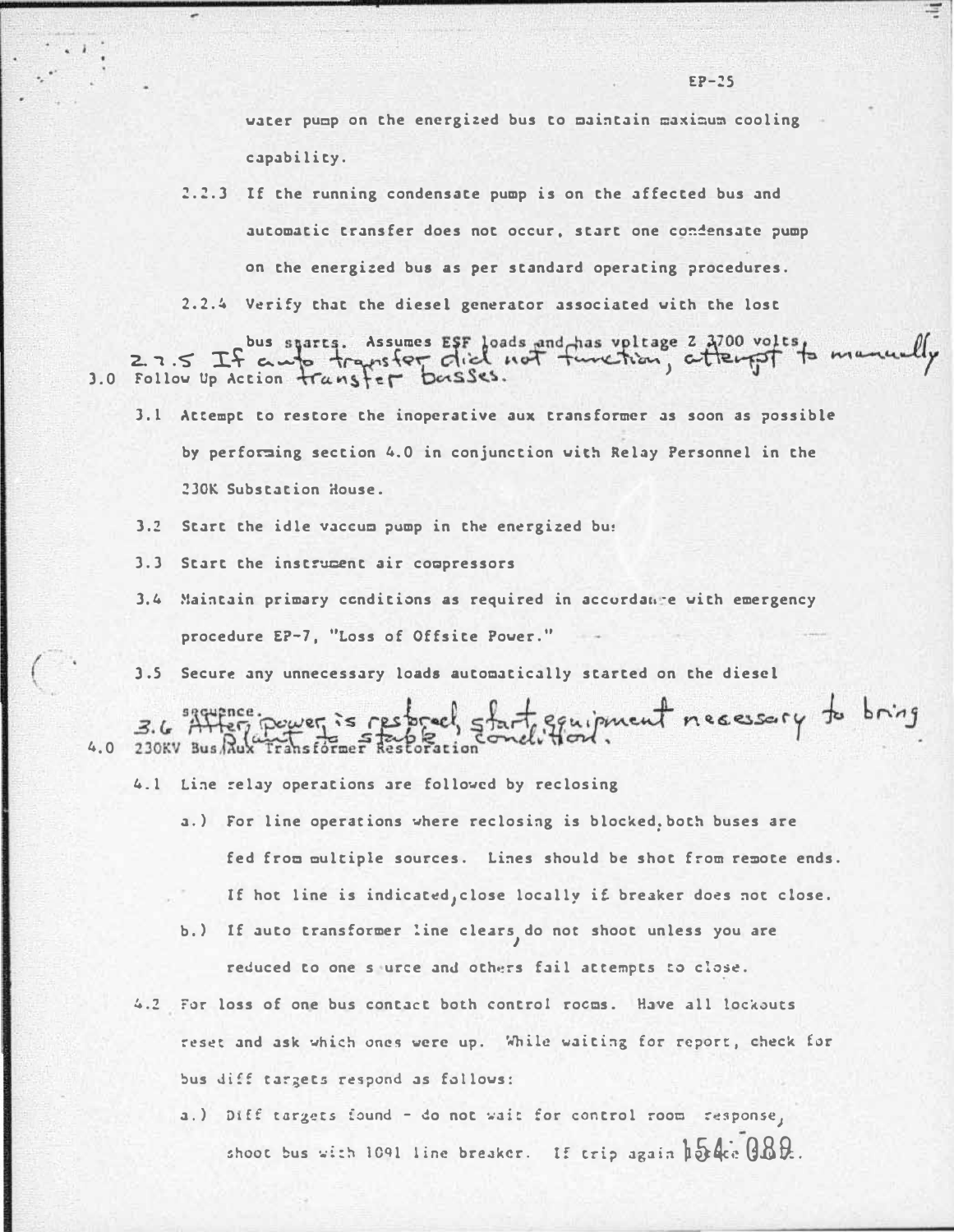## b.) No diff targets:

- 1. Unit #1 reports transformer lockouts up (should have reset per above) and bus lockouts. Isolate transformer by opening SlA-08 or SlB-04. While isolating have Unit 42 reset lockouts. When isolated, shoot bus with 1091 breaker and close rest of sub.
- 2. Unit �2 reports transformer lockouts and bus lockouts (should have reset). Shoot bus from 1091 breaker. If it trips again - transformer is failed. Notify control room  $(\#2)$  that only feed they have is one remaining. Isolate bank and reestablish bus. (This will not aid plant but will provide systea betterment.)
- 3. For loss of both buses. Shoot one 1091 breaker. If this fails, shoot other 1091 breaker. If one holds, notify Unit  $\theta$ 2 that appropriate low side breakers may be closed after they reset lockouts. Same applies to Unit #1 after Unit #2 established.

### TMI 42 Low Side Feeders

(

| $94$ Bus - 2A Aux Bank | $\#B$ Bus - 2B Aux Bank |
|------------------------|-------------------------|
| $2\lambda - 12$        | $2B-12$                 |
| $2\lambda - 22$        | $2B-22$                 |
| $2\lambda - 62$        | $2B-52$                 |
| $2A - 32$              | $2B - 32$               |
| $2A - 42$              | $2B-42$                 |
| $2\lambda - 1E2$       | $2B-1E2$                |
| $2A-2E$                | $2B-2E2$                |

# 154 090

 $\mathcal{L}^{\circ}$